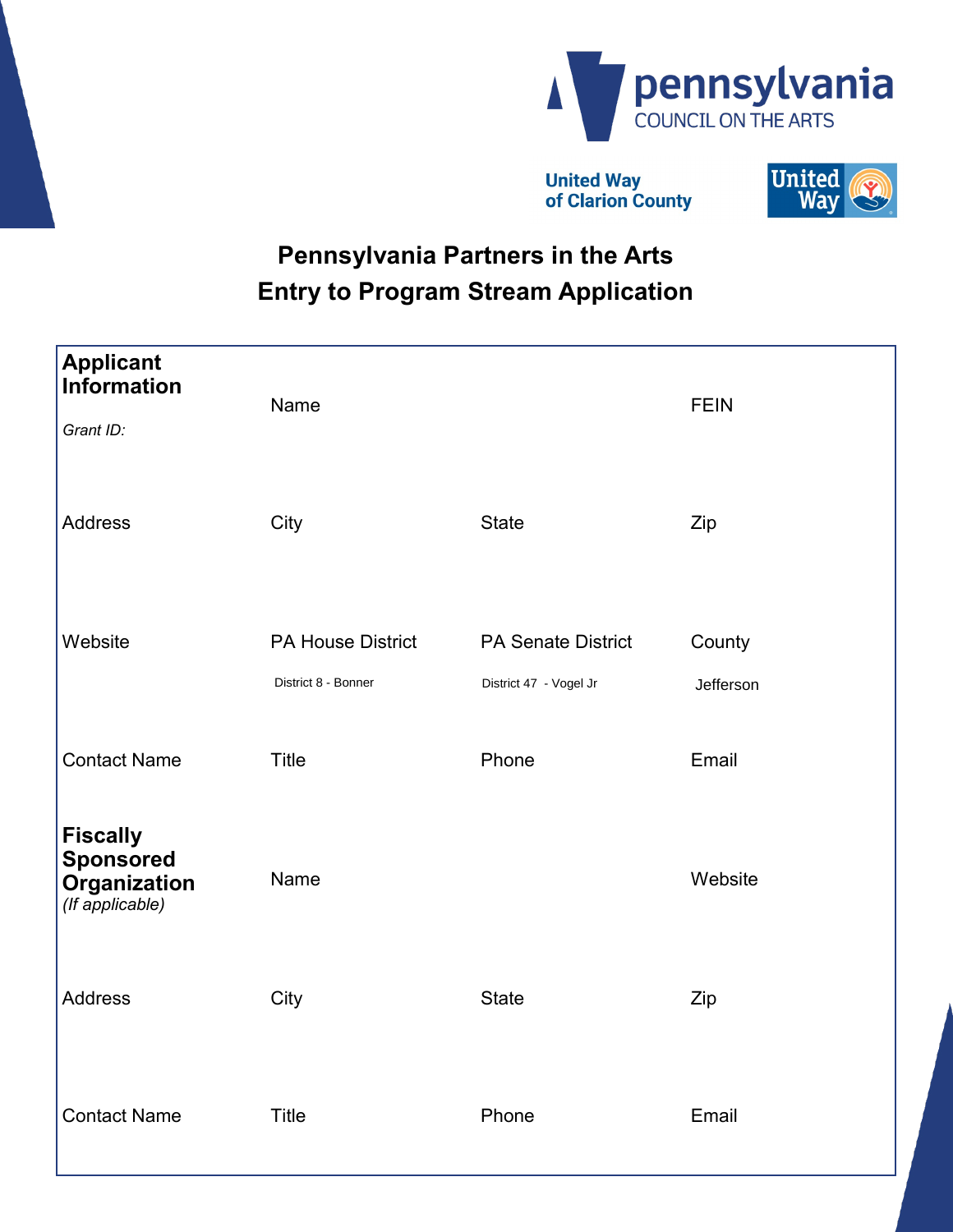#### **Narrative**

- Provide your mission statement. If you represent an arts program within a non-arts organization, provide the goals of the arts program.
- Highlight your arts activities during your most recently completed fiscal year.
- How did you measure artistic success?
- Who was your audience and how did you reach them?
- How did you address diversity, equity, and inclusion? Describe engagement efforts with culturally, socioeconomically, and/or geographically diverse audiences or stakeholders?
- What is your track record for implementing your programs as planned?
- Address any issues regarding the financial information that need clarification (e.g., deficits, surpluses, or large capital expenses.)

*Not to exceed 3 pages*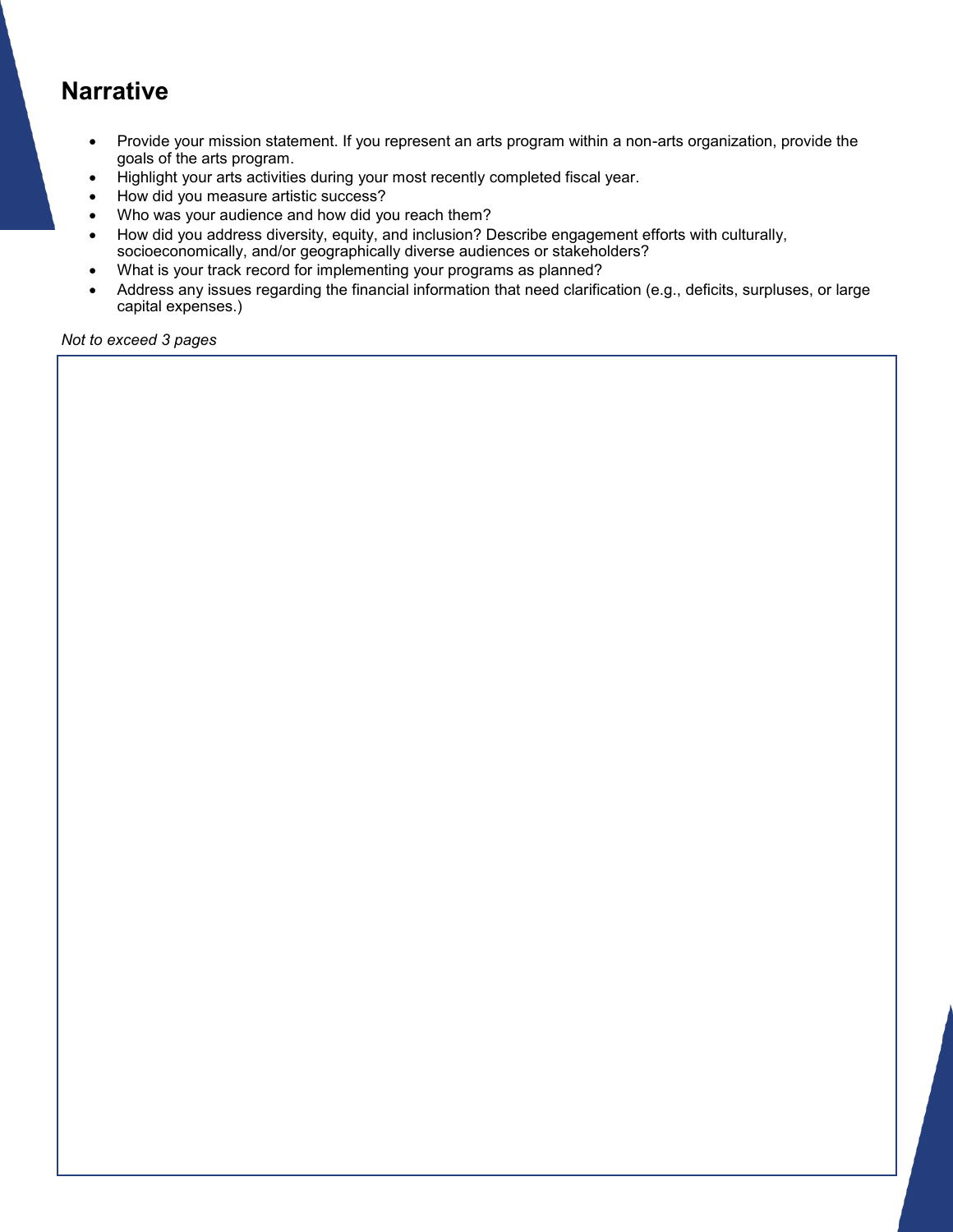### **Financial Information**

- Total revenue for your most recently completed fiscal year (revenue means all contributed and earned cash income, and realized income from investments, as applicable. Do not include in kind):
	- \$

## **Job Information**

- Current Number of Full-Time Equivalent (FTE) jobs, where FTE is calculated as a minimum of 35 hours per week. As applicable, include contractors or leased employees providing consistent services under your organization's direct supervision. For non-arts organizations, provide the number of FTEs working within your arts program.
	- $\bullet$

 $\bullet$ 

 To the extent that your FTE count varies during the year due to seasonality of programming or operational needs, provide your anticipated high mark of FTE jobs through the end of the grant period. As applicable, include contractors or leased employees providing consistent services under your organization's direct supervision.

#### **Required Attachments**

- IRS Determination Letter confirming nonprofit 501(c) status
- For arts organizations, attach your three most recently submitted form of 990 (or 990-N or 990-EZ) IRS tax filings. For non-arts organizations, attach an arts-specific program financial statement for your three most recently completed fiscal years as applicable. The program financial statement must include program revenue, including contributed and earned income and income realized from investments, as applicable, and expenses.
- Provide a brief description of and up to three links to artistic content or programmatic highlights you generated during the previous year. (Note: links can be to file sharing sites (Google Drive, DropBox, etc.), YouTube, Vimeo, websites, Instagram accounts, etc. Please be sure to grant proper access, as applicable.)